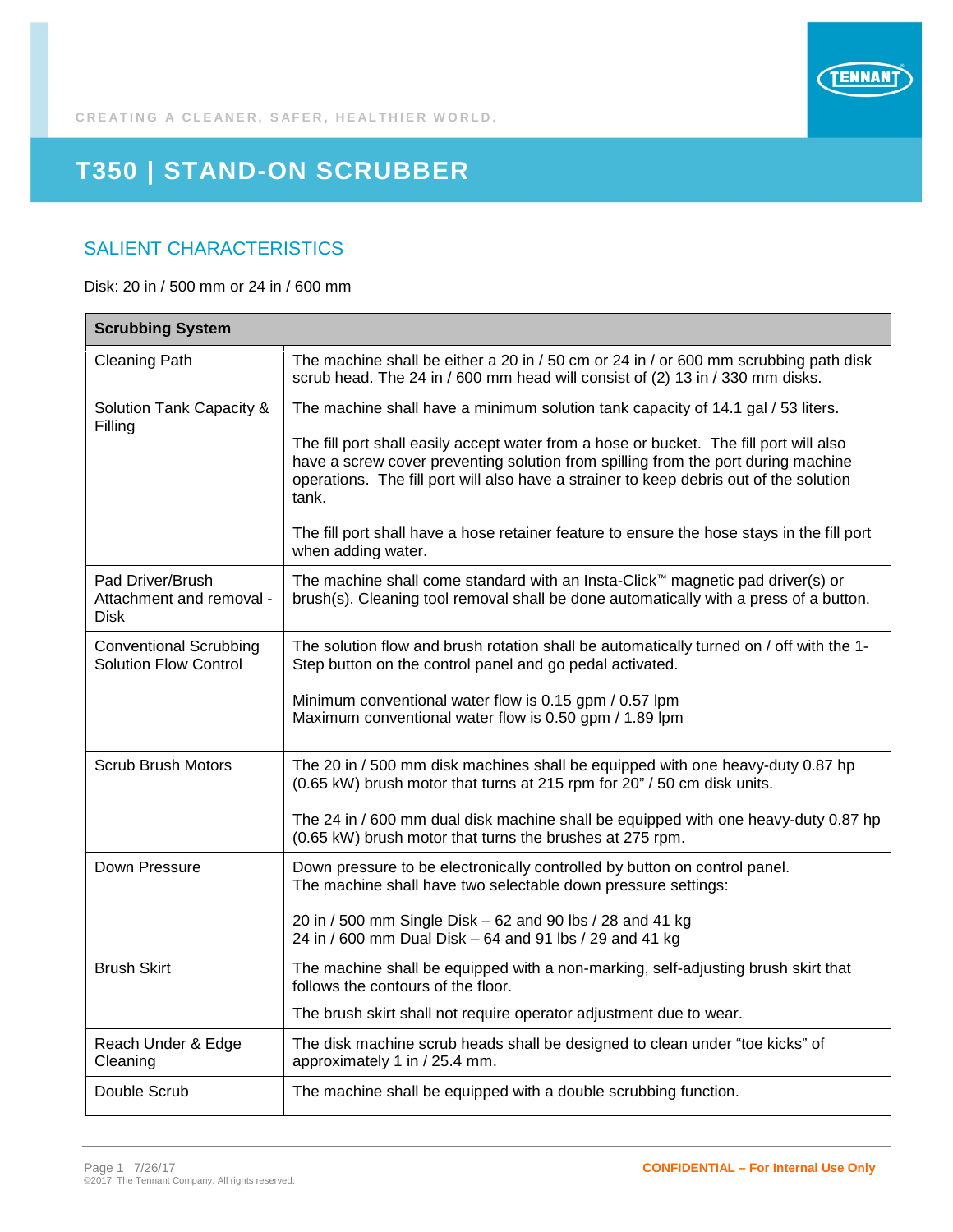| <b>Recovery System</b>                       |                                                                                                                                                            |  |
|----------------------------------------------|------------------------------------------------------------------------------------------------------------------------------------------------------------|--|
| <b>Recovery Tank Capacity</b>                | The machine shall have a minimum recovery tank capacity of 18.4 gal / 70 liters.                                                                           |  |
| <b>Recovery Tank</b><br>Sanitization         | The machine recovery tank shall have a recovery tank lid that allows for visual<br>inspection and complete spray-down to clean all internal tank surfaces. |  |
|                                              | The machine shall be equipped with a yellow recovery tank debris tray at the vacuum<br>hose inlet.                                                         |  |
| Vacuum Fan                                   | The machine shall be equipped with a heavy-duty 0.62 hp (0.46 kW), 2-stage vacuum<br>fan.                                                                  |  |
|                                              | The vacuum fan shall create water lift of 42 in / 1067 mm.                                                                                                 |  |
| Water Recovery &<br><b>Squeegee Assembly</b> | The squeegee shall be designed to capture water under "toe kicks" of approximately<br>1 in $/$ 25 mm.                                                      |  |
|                                              | The squeegee assembly shall have "no tool" squeegee blade exchange with 4 usable<br>blade edges, per blade.                                                |  |
|                                              | The machine shall be equipped with a squeegee that maintains even suction<br>pressure across the entire width.                                             |  |
|                                              | The machine's squeegee assembly shall be set at the optimum blade angle from the<br>factory and require no adjustment during use.                          |  |
|                                              | The vacuum motor shall continue to run for 15-seconds after the squeegee is lifted off<br>the floor to collect water remaining in the vacuum hose.         |  |
|                                              | The squeegee will be electronically activated by pushing and button on the control<br>panel and stepping on the go pedal on the platform.                  |  |
|                                              | Squeegee assembly shall be easily removed without tools by squeezing a bar and<br>pulling the squeegee assembly off the squeegee frame.                    |  |
|                                              | The machine shall be equipped with a vac only mode.                                                                                                        |  |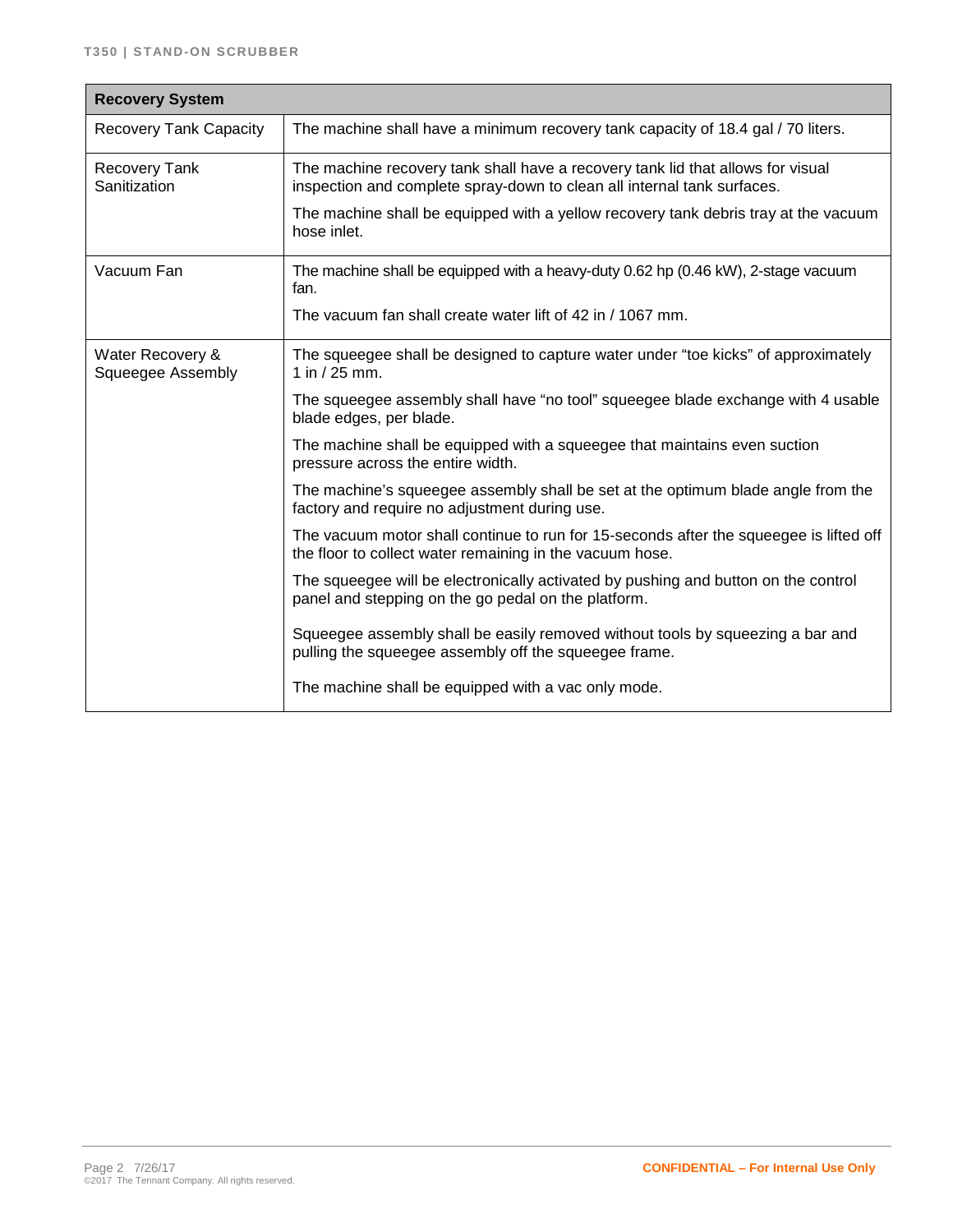| <b>Operator Controls / Maintenance</b> |                                                                                                                                                                                                                                                                                                                                                                                                                                                                                                                                                                                                                                                                                                                                                                                                                                                                                                                                                                                           |  |
|----------------------------------------|-------------------------------------------------------------------------------------------------------------------------------------------------------------------------------------------------------------------------------------------------------------------------------------------------------------------------------------------------------------------------------------------------------------------------------------------------------------------------------------------------------------------------------------------------------------------------------------------------------------------------------------------------------------------------------------------------------------------------------------------------------------------------------------------------------------------------------------------------------------------------------------------------------------------------------------------------------------------------------------------|--|
| Power On/Off                           | The machine shall be equipped with a removable key in order to turn the power<br>on/off.                                                                                                                                                                                                                                                                                                                                                                                                                                                                                                                                                                                                                                                                                                                                                                                                                                                                                                  |  |
| Icons/Gauges/Buttons                   | The standard machine shall be equipped with the following icons:<br>Service<br>$\bullet$<br>Down pressure<br>$\bullet$<br>Water flow<br>$\bullet$<br>Vac only<br>$\bullet$<br>Zone Settings<br>$\bullet$<br>Cleaning tool (brushes or pad driver) release<br>$\bullet$<br>Machine speed<br>$\bullet$<br><b>Battery Discharge Indicator</b><br>$\bullet$<br>ec-H20 NanoClean® on/off (if applicable) (electrically activated water)<br>$\bullet$<br>Severe Environment Switch™ (if applicable) (detergent metering device)<br>$\bullet$<br>Quiet-Mode™ (if applicable) (sound reduction)<br>$\bullet$<br>The machine shall come standard with an hour meter. The machine hours shall be<br>displayed at all time, with hours accruing during the scrubbing process only.<br>There shall be an Emergency Stop Switch on the instrument panel.<br>Key maintenance items will be colored bright yellow to assist the operator with the<br>identification of service/maintenance touch points. |  |
| <b>On-board Diagnostics</b>            | The machine shall be equipped to provide at least 139 operator diagnostic<br>signals/fault guides for troubleshooting.                                                                                                                                                                                                                                                                                                                                                                                                                                                                                                                                                                                                                                                                                                                                                                                                                                                                    |  |
| <b>Machine Activation</b>              | The machine shall activate the primary scrubbing functions of solution flow and brush<br>motors by pressing the 1-step button and stepping on the go pedal on the platform.<br>The machine shall deactivate the primary scrubbing functions of solution flow and<br>brush motors by pressing the 1-step button and stepping off the go pedal on the<br>platform.                                                                                                                                                                                                                                                                                                                                                                                                                                                                                                                                                                                                                          |  |
| <b>Speed Control</b>                   | The machine shall be equipped with a speed control knob on the control panel.                                                                                                                                                                                                                                                                                                                                                                                                                                                                                                                                                                                                                                                                                                                                                                                                                                                                                                             |  |
| Forward/Reverse<br>Function            | Machine will be equipped with a toggle to indicate activation in a forward or reverse<br>motion.<br>The squeegee shall automatically lift off the floor when machine is put into reverse.                                                                                                                                                                                                                                                                                                                                                                                                                                                                                                                                                                                                                                                                                                                                                                                                 |  |
| Vacuum Fan On / Off                    | The machine vacuum fan shall automatically turn on when the squeegee is lowered<br>into working position or when the vac only function is activated.<br>The vacuum motor shall continue to run for 15 seconds once the 1-Step button turns<br>off the scrubbing function.                                                                                                                                                                                                                                                                                                                                                                                                                                                                                                                                                                                                                                                                                                                 |  |
| Low Voltage Cut-off                    | The machine shall shut down all functions except self-propel when the battery voltage<br>is discharged to 20% of its total capacity.                                                                                                                                                                                                                                                                                                                                                                                                                                                                                                                                                                                                                                                                                                                                                                                                                                                      |  |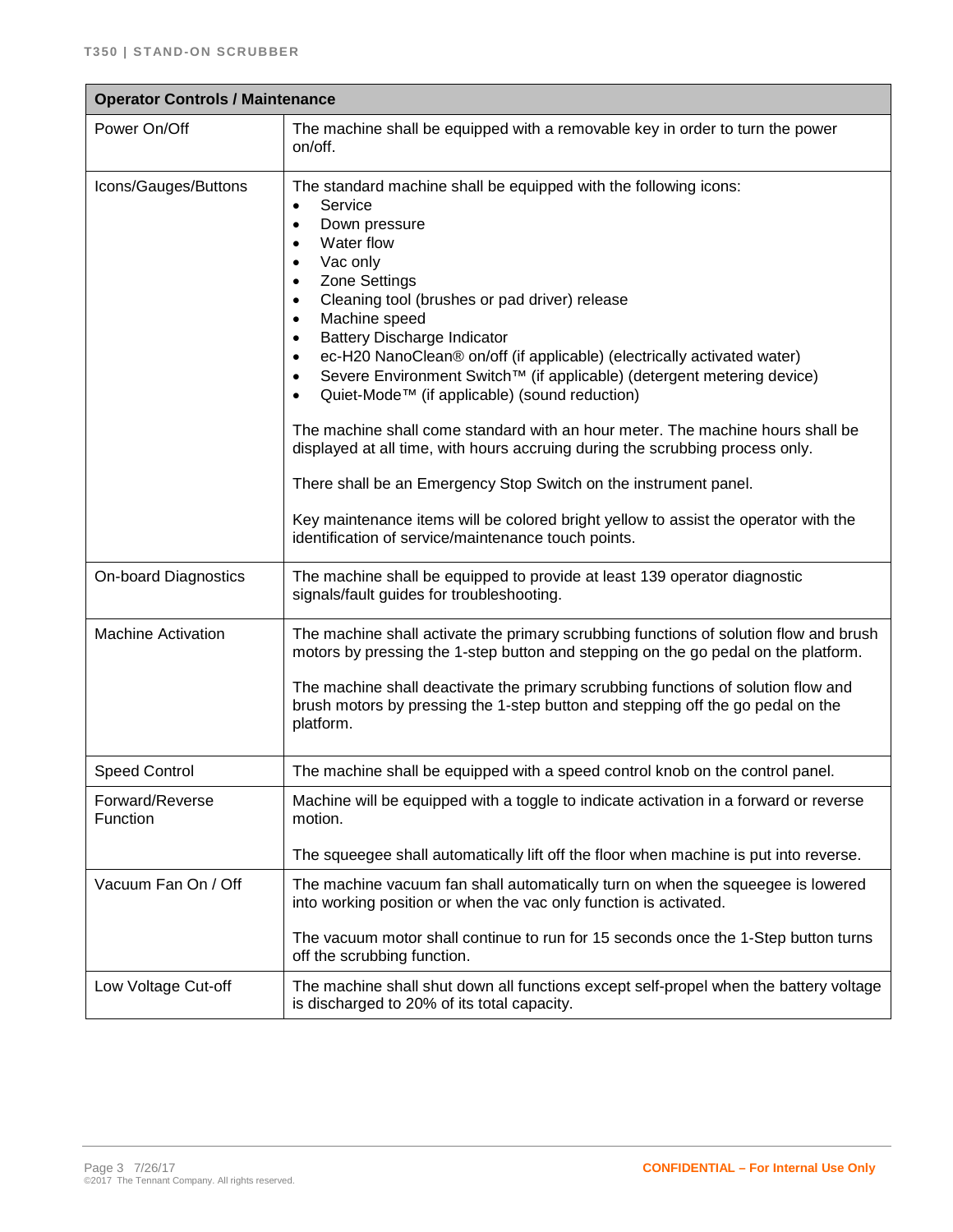| <b>Machine Construction &amp; Safety</b> |                                                                                                                                                                                                                         |
|------------------------------------------|-------------------------------------------------------------------------------------------------------------------------------------------------------------------------------------------------------------------------|
| <b>Head Construction</b>                 | The 20 in / 500 mm disk machine scrub deck shall be made of high density<br>polyethylene for corrosion-resistance and durability.                                                                                       |
|                                          | The 24 in / 600 mm dual disk machine will be constructed of cast aluminum.                                                                                                                                              |
| Squeegee Frame                           | The machine squeegee frame shall be made of cast aluminum for corrosion-<br>resistance and durability.                                                                                                                  |
| <b>Tank Construction</b>                 | The machine tanks shall be made of rotationally-molded polyethylene to retain shape<br>during impacts and vacuum cycles.                                                                                                |
| Machine Frame &<br>Transaxle             | The machine frame shall be a steel weldments that are powder coated.                                                                                                                                                    |
|                                          | The machine shall come standard with a sealed drive system.                                                                                                                                                             |
| <b>Power Source</b>                      | The machine shall have a 24-volt electrical system.<br>The machine shall come standard with (4) 6-volt batteries:<br>210 AH lead acid battery package<br>240 AH lead acid battery package<br>220 AH AGM battery package |
|                                          | Maximum run time will be achieved with 240 AH lead acid batteries                                                                                                                                                       |
|                                          | The machine shall come standard with an on-board, water-resistant charger and<br>15 ft / 5.6 meter power cord.                                                                                                          |
| <b>Battery Run Time</b>                  | 20 in / 500 mm, Single Disk, Self-Propel - up to 3.1 hours<br>24 in / 600 mm Dual Disk, Self-Propel - up to 4.0 Hours                                                                                                   |
| <b>Electrical Wiring</b>                 | The machine shall have color-coded and numbered wiring.                                                                                                                                                                 |
| Ramp Climb                               | The machine shall have be able to ascend ramps up to a 9 degree angle with empty<br>tanks, 5 degree angle in scrub mode.                                                                                                |
| <b>Wall Rollers</b>                      | The machine shall be equipped with rights side wall rollers on the squeegee<br>assembly.                                                                                                                                |
| Ingress Protection                       | The machine shall meet IPX3 rating.                                                                                                                                                                                     |
| Sound Levels                             | 20 in / 500 mm single disk models shall have a standard sound level as low as 63.7<br>dBA.                                                                                                                              |
|                                          | 24 in / 600 mm dual disk machines shall have a standard sound level as low as 64.5<br>dBA.                                                                                                                              |
|                                          | 20 in / 500 mm single disk models shall have a Quiet-Mode™ sound level as low as<br>59.7 dBA.                                                                                                                           |
|                                          | 24 in / 600 mm dual disk machines shall have a Quiet-Mode™ sound level as low as<br>61.3 dBA.                                                                                                                           |
|                                          | The machine sound level based on the ISO11201 sound pressure test standard as<br>recommended by the American Association of Cleaning Equipment Manufacturers<br>(AACEM) and OSHA.                                       |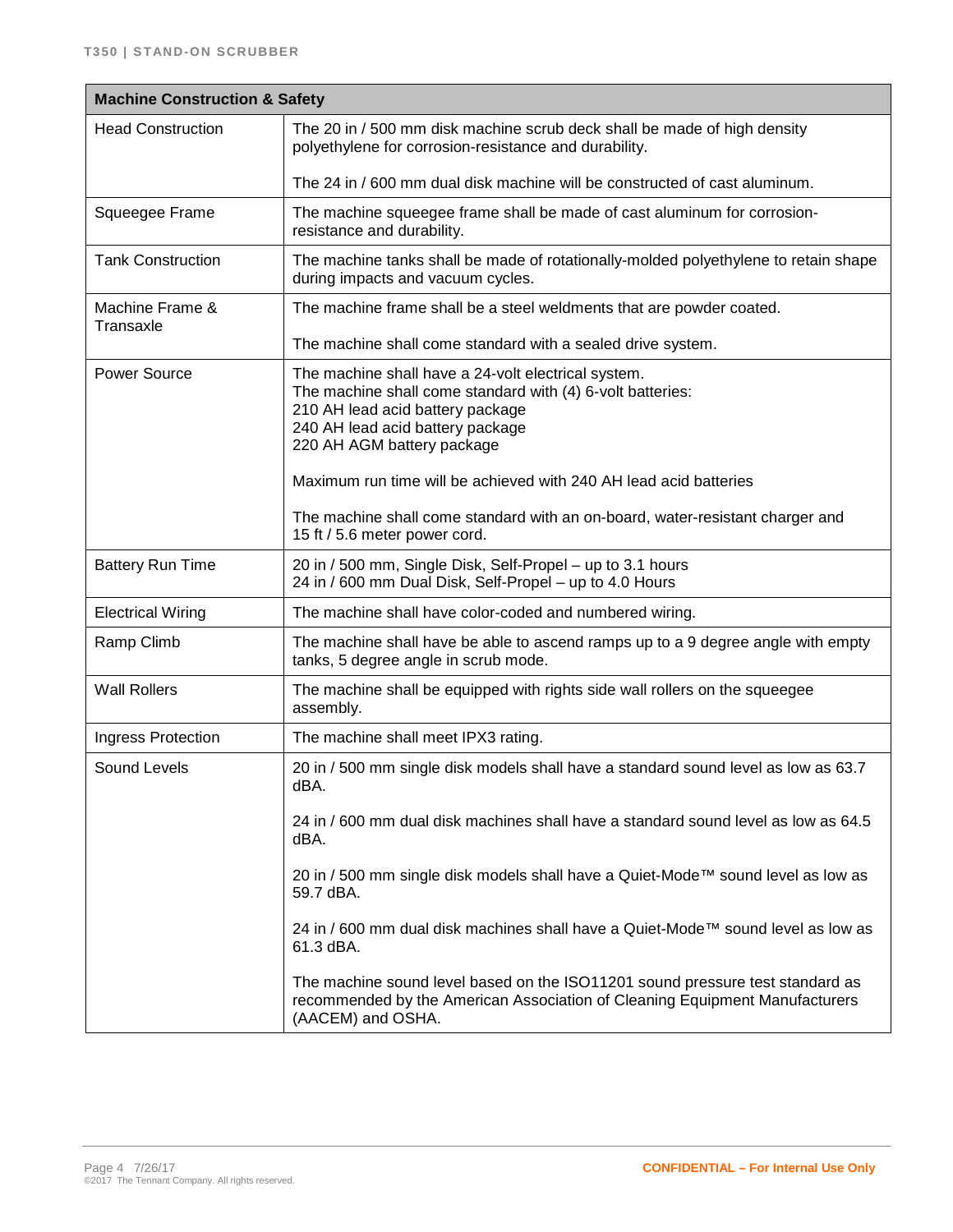| <b>Machine Construction &amp; Safety, Continued</b> |                                                                                                                                                                                                                                                                                                   |  |
|-----------------------------------------------------|---------------------------------------------------------------------------------------------------------------------------------------------------------------------------------------------------------------------------------------------------------------------------------------------------|--|
| <b>Standard Safety Features</b>                     | The machine shall come standard with the following safety features:<br>The machine shall come equipped with a dynamic braking drive that when on<br>flat ground, stops the machine within 4 feet (1.2 m) when the go pedal is<br>released.<br>The machine shall be equipped with a parking brake. |  |
|                                                     |                                                                                                                                                                                                                                                                                                   |  |
| Tie Downs and Jack<br>Points                        | The machine shall be equipped with features suitable for tying down the machine for<br>shipping and transport. The machine is suitable for using a standard, 2-ton floor jack<br>$(55$ mm).                                                                                                       |  |
| <b>Machine Warranty &amp; Support</b>               |                                                                                                                                                                                                                                                                                                   |  |
| Warranty                                            | The machine shall carry a 10 year warranty on rotationally-molded polyethylene<br>tanks.                                                                                                                                                                                                          |  |
|                                                     | The machine shall carry a 2-year labor warranty.                                                                                                                                                                                                                                                  |  |
|                                                     | The machine shall carry a 6-month travel warranty.                                                                                                                                                                                                                                                |  |
|                                                     | The machine shall carry a 3-year or 2,000 hour parts warranty.                                                                                                                                                                                                                                    |  |
| Installation                                        | A factory representative shall install the machine on-site.                                                                                                                                                                                                                                       |  |
| Manuals / Quick-<br><b>Reference Guides</b>         | The machine shall come with full operator manual at no additional charge.                                                                                                                                                                                                                         |  |
|                                                     | The machine shall come standard with a full color, quick-reference operation &<br>maintenance guide that can be posted in the worker area.                                                                                                                                                        |  |
| <b>Optional Accessories &amp; Configurations</b>    |                                                                                                                                                                                                                                                                                                   |  |
| ec-H20 NanoClean®<br>Technology                     | The machine shall have a switch on the operator console that allows the operator to<br>instantly change between electrically activated water scrubbing technology and<br>conventional scrubbing modes.                                                                                            |  |
|                                                     | The scrubber should be equipped to electrically activate water on board and on<br>demand.                                                                                                                                                                                                         |  |
|                                                     | The water flow shall be adjustable on the console to accommodate for varying<br>hydration needs. No tools will be necessary to make the change to water flow.                                                                                                                                     |  |
|                                                     | An icon shall be located on the console to indicate when electrically activated water<br>is operating.                                                                                                                                                                                            |  |
|                                                     | The scrubber and electrically activated water technology shall be certified by the<br>National Floor Safety Institute for high traction.                                                                                                                                                          |  |
|                                                     | The machine shall self monitor its electrically activated water technology and notify<br>the operator, through visual means, that the system needs maintenance.                                                                                                                                   |  |
|                                                     | The machine's electrically activated water technology shall adjust the power input<br>based on water flow and the conductivity of the input water; resulting in a consistent<br>output and cleaning capability.                                                                                   |  |
|                                                     | Minimum water flow is 0.12 gpm / 0.45 lpm<br>Medium water flow is 0.25 gpm / 0.94 lpm<br>Maximum water flow is 0.35 gpm / 1.32 lpm                                                                                                                                                                |  |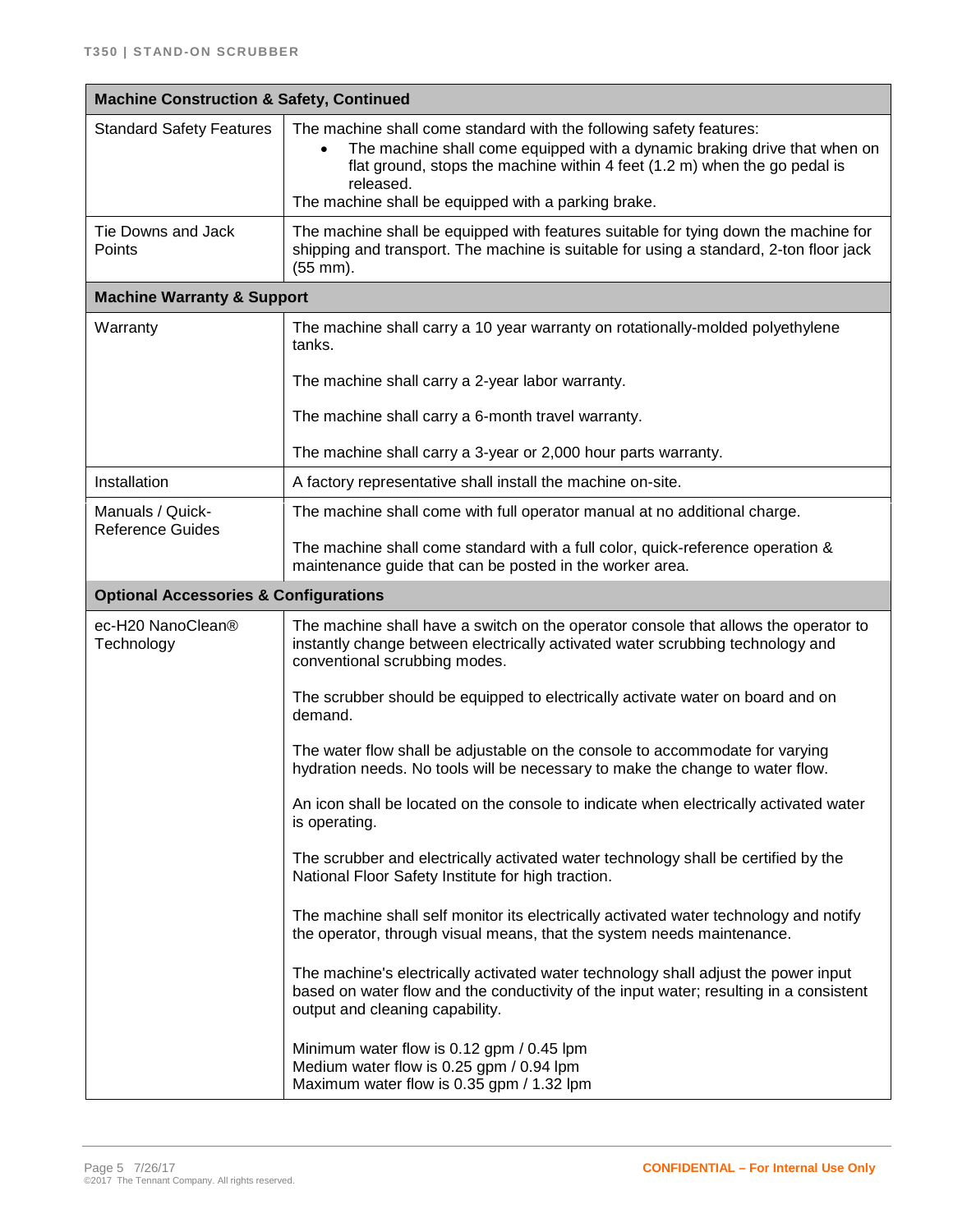| <b>Optional Accessories &amp; Configurations, Continued</b>                       |                                                                                                                                                                                                                                                                                                                                                                                                                                  |
|-----------------------------------------------------------------------------------|----------------------------------------------------------------------------------------------------------------------------------------------------------------------------------------------------------------------------------------------------------------------------------------------------------------------------------------------------------------------------------------------------------------------------------|
| Severe Environment <sup>™</sup><br>Switch                                         | The machine shall be capable of injecting a metered amount of detergent into the<br>cleaning solution line (downstream of the electrically activated water module).                                                                                                                                                                                                                                                              |
| (Only available on<br>machines equipped with<br>ec-H20 NanoClean®™<br>Technology) | The detergent metering device will allow the operator to use it in two modes - either<br>for a temporary 30 second time period or to be used continuously until the operator<br>choses to turn the function off.                                                                                                                                                                                                                 |
|                                                                                   | The detergent metering device will allow for virtually any chemical brand to be used in<br>the liter detergent tank. The dispensing of the detergent shall have a dilution ratio<br>ranging between 1:640 to 1:32 by accessing a knob on the detergent metering<br>device.                                                                                                                                                       |
|                                                                                   | A blinking icon indicates when detergent tank is too low to operate correctly. When<br>refilled, the indicator light will clear.                                                                                                                                                                                                                                                                                                 |
| LCD Pro-Panel <sup>®</sup>                                                        | LCD touch screen will be available and will provide the following information:<br><b>Help Screen</b><br>$\bullet$<br><b>Battery Charge Status</b><br>$\bullet$<br>Ec-H2O NanoClean® Technology (electrically activated water)<br>$\bullet$                                                                                                                                                                                       |
|                                                                                   | <b>Cleaning Tool Release</b><br>$\bullet$<br>Severe Environment™ Switch (if applicable) (detergent metering device)<br>$\bullet$<br>Quiet-Mode™ (if applicable) (sound reduction)<br>$\bullet$<br>Service Warning Light<br>$\bullet$<br><b>Water Flow Indicators</b><br>$\bullet$<br>Zone Settings™<br>$\bullet$<br>Maintenance and training Videos<br>$\bullet$<br>Down Pressure Settings<br>$\bullet$<br>Vac only<br>$\bullet$ |
|                                                                                   | The LCD touch screen will be able to withstand an ambient operating temperature<br>range of 36 to 110° F / 2 to 43° C. Storage temperature range is -20 to 150° F / -29 to<br>66°C.                                                                                                                                                                                                                                              |
|                                                                                   | The LCD touch screen assembly shall withstand over 60 lbs / 27 kg of force.                                                                                                                                                                                                                                                                                                                                                      |
|                                                                                   | The LCD touch screen assembly shall have an ingress protection rating of IPX3.                                                                                                                                                                                                                                                                                                                                                   |
| Quiet-Mode <sup>™</sup>                                                           | 20 in / 500 mm single disk models shall have a sound level as low as 59.7 dBA.                                                                                                                                                                                                                                                                                                                                                   |
|                                                                                   | 24 in / 600 mm dual disk machines shall have a sound level as low as 61.3 dBA.                                                                                                                                                                                                                                                                                                                                                   |
|                                                                                   | The machine sound level based on the ISO11201 sound pressure test standard as<br>recommended by the American Association of Cleaning Equipment Manufacturers<br>(AACEM) and OSHA.                                                                                                                                                                                                                                                |
|                                                                                   | The machine can be returned to normal sound levels with the touch of a button.                                                                                                                                                                                                                                                                                                                                                   |
| Charger                                                                           | An optional off board charger will be available.                                                                                                                                                                                                                                                                                                                                                                                 |
| Hoses & Drain Cap                                                                 | Recovery tank hoses shall be made from polyvinyl chloride (PVC).                                                                                                                                                                                                                                                                                                                                                                 |
|                                                                                   | Recovery tank hoses shall be made from Polyurethane.                                                                                                                                                                                                                                                                                                                                                                             |
|                                                                                   | The recovery tank drain hose shall have a pinch feature to control the flow of dirty<br>water.                                                                                                                                                                                                                                                                                                                                   |